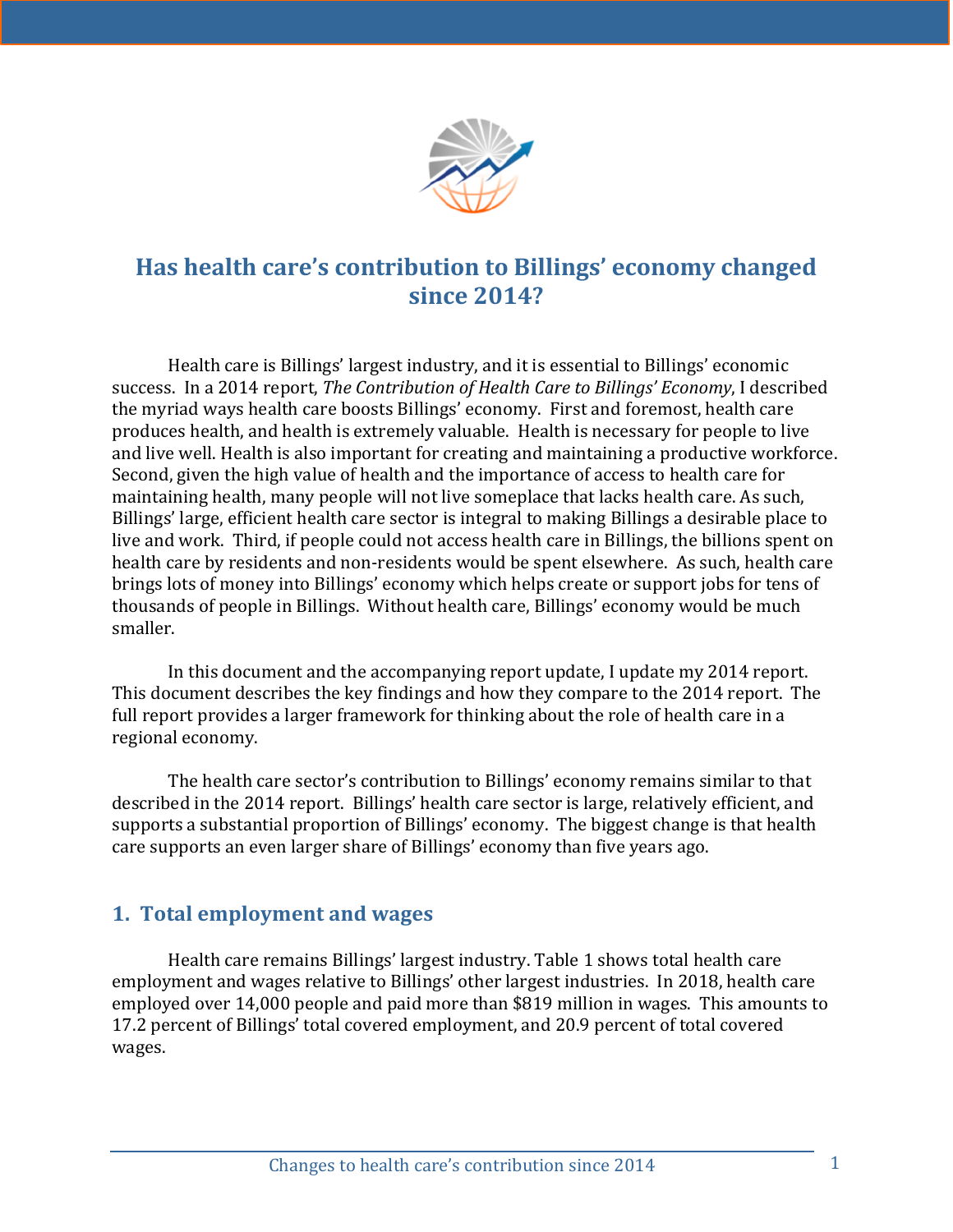| <b>Industry</b>                                   | <b>Total</b> |                    | $\frac{0}{0}$ | $\frac{0}{0}$ |
|---------------------------------------------------|--------------|--------------------|---------------|---------------|
|                                                   | employment   | <b>Total wages</b> | employment    | wages         |
| <b>Total</b>                                      | 81,636       | \$3,919,140,410    |               |               |
| <b>Health care and social</b><br>assistance       | 14,024       | \$819,209,652      | 17.2%         | 20.9%         |
| <b>Retail trade</b>                               | 10,641       | \$342,839,689      | 13.0%         | 8.7%          |
| <b>Accommodation and food</b><br>service          | 9,181        | \$174,253,454      | 11.2%         | 4.4%          |
| <b>Construction</b>                               | 5,473        | \$337,079,488      | 6.7%          | 8.6%          |
| <b>Wholesale trade</b>                            | 5,235        | \$324,545,387      | 6.4%          | 8.3%          |
| <b>Management of companies</b><br>and enterprises | 4,806        | \$308,213,081      | 5.9%          | 7.9%          |

#### **Table 1: Total covered employment and wages in Billings' largest industries**

Source: 2018 Quarterly Census of Employment and Wages (QCEW)

Since 2013, Billings' health care sector added over 1,300 jobs and over \$135 million in wages (\$2018). Figure 1 shows the growth in health care employment in Yellowstone County relative to the rest of the economy since 2013. Between 2013 and 2015, the nonhealth care portion of Billings' economy grew faster than health care. Non-health care employment grew by six percent and non-health care wages grew by 12 percent while health care employment and wages grew by only two percent and seven percent. However, since 2015, the non-health care portion of Billings' economy has stagnated. Total nonhealth care employment has not grown, and non-health care wages grew by only two percent (adjusted for inflation). In contrast, health care employment and wages exploded in 2016 and 2017, likely due to Medicaid expansion. Since 2015, health care employment grew by eight percent and wages grew by 12 percent.

#### **Figure 1: Cumulative percent growth in health care and non-health care employment in Billings, 2013-2018**



Source: ABMJ analysis of QCEW data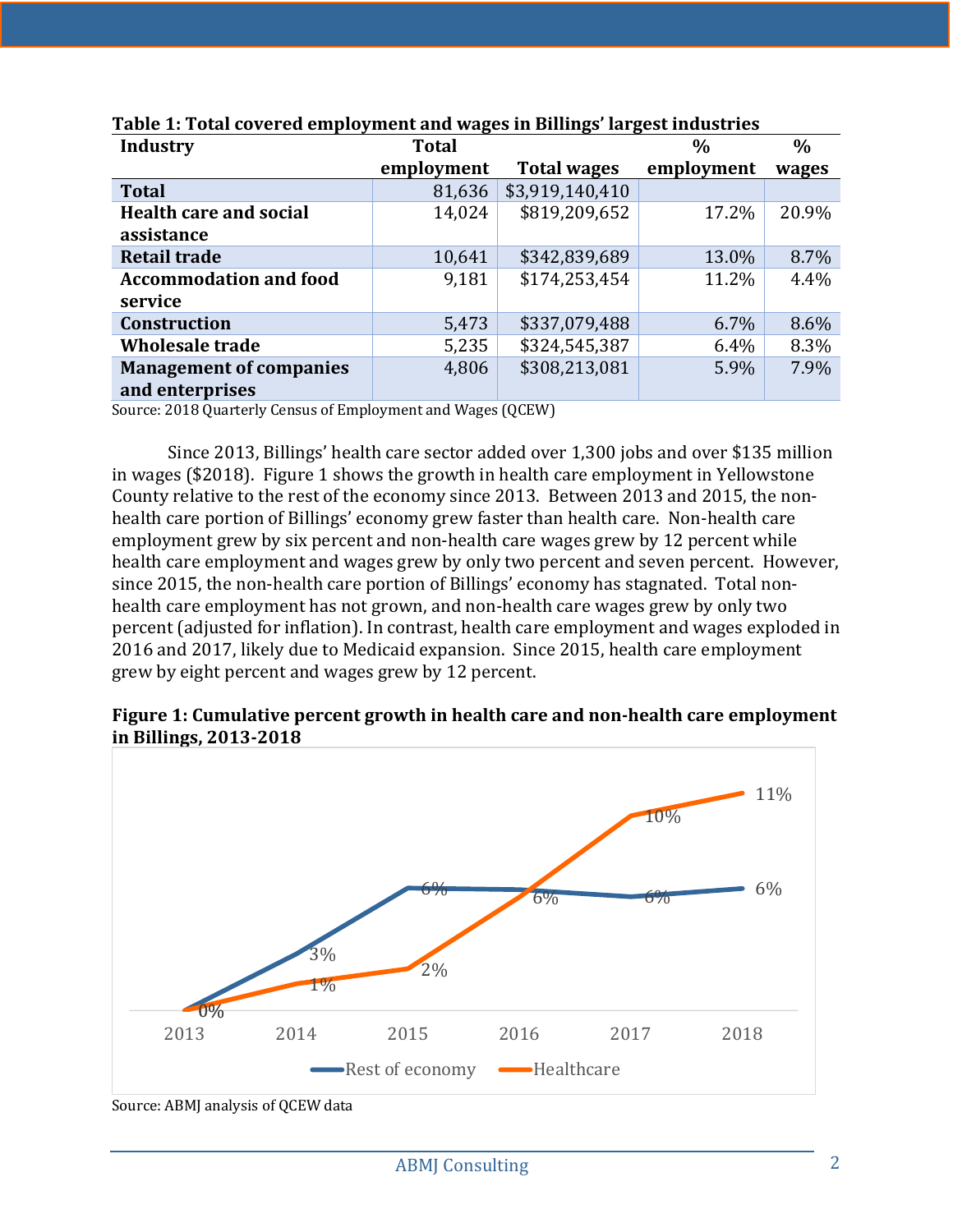As a result of these changes, Billings' health care sector comprises an even larger share of total covered employment and wages. Since 2013, the share of employment in health care increased from 16.3 to 17.2, and the share of wages increased from 19.7 to 20.9 percent. 

Billings' health care sector is much larger than usual for a community its size. On average, in a community with 160,000 people, the health care sector employs approximately 8,800 people and pays \$413 million in wages. As such, Billings' health care sector employs roughly 5,200 more people and pays \$400 million more in wages than expected in a community of its size. Billings' is not large because it is inefficient or because Billings' residents are unhealthy. It is large because it serves a hundreds-of-thousands of people from outside of Billings.

Billings is a regional health care center. The Billings' hospital referral region includes approximately 620,000 people from parts of central and eastern Montana and parts of South Dakota and Wyoming. This means that a portion of Billings' health care sector is part of the traded sector. That is, like a factory, it serves customers outside Billings. This brings money into Billings' economy and helps to support jobs and incomes elsewhere in Billings' economy.

Federal spending—particularly on Medicaid expansion—also boosts the traded component of health care. To the extent that federal spending on health care exceeds what Billings' residents pay in taxes to support federal health care spending, money is entering Billings' economy from somewhere else.

Medicaid expansion provides a clear illustration of this. When states decide to expand Medicaid, federal spending enters the economy that would not otherwise be there. According to a recent study, Montana's decision to expand Medicaid adds over \$600 million in outside money to Montana's economy.<sup>1</sup> This new money created thousands of health care jobs in Montana, and Billings benefited disproportionately from this change. Nearly all of the increase in health care employment since 2015 is attributable to Medicaid expansion.

#### **2. Economic contribution**

To understand how health care contributes to Billings' economy, we ask, "what would happen if Billings' health care sector disappeared?" Broadly, without health care, some people and businesses would leave Billings, some people would forego some care and be less healthy, some people would travel elsewhere for care, and all of those who currently travel to Billings for care would receive care elsewhere. These forces would remove a substantial amount of money from Billings' economy and lead to a substantial reduction is the size of Billings' economy.

 $1$  Ward, B. and B. Bridge (2019). The economic impact of Medicaid Expansion in Montana: Updated findings. https://mthcf.org/resources/bber-medex-economic-impact-update/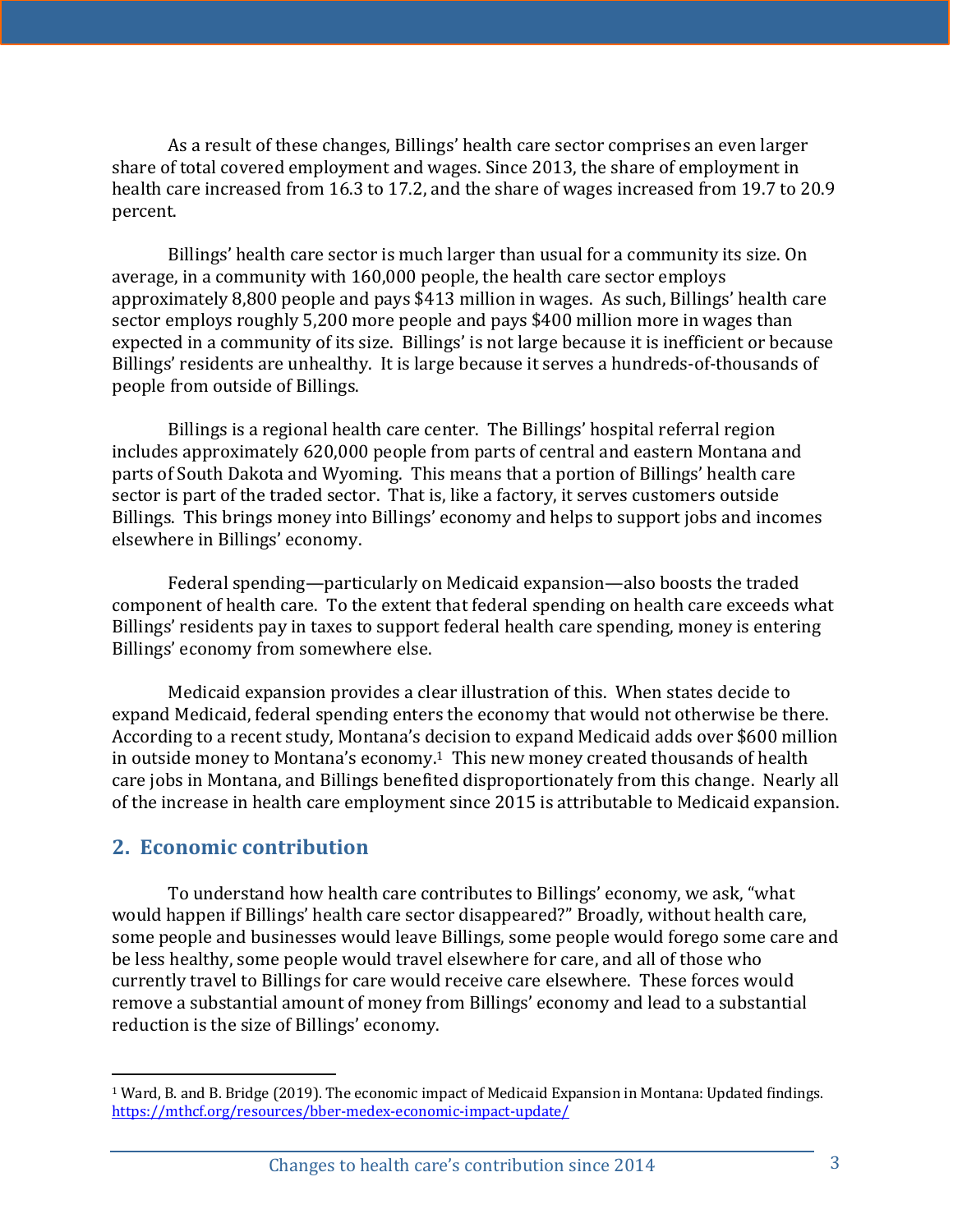One approach to accounting for what would happen if all Billings' health care jobs disappeared suggests that over 8,400 jobs and nearly \$365 million in labor income in industries outside of health care would disappear (see Table 2). While this estimate is not directly comparable to the 2014 estimate due to changes in modeling software and methodology, the order of magnitude is comparable. Applying the current software and methods to 2013 data suggests that health care's contribution grew by roughly ten percent. This is proportional to the change in total covered health care employment.

|                | 2013       |                     | 2018       |                     |
|----------------|------------|---------------------|------------|---------------------|
|                | Employment | <b>Labor Income</b> | Employment | <b>Labor Income</b> |
|                |            | \$2020              |            | (S2020)             |
|                |            | millions)           |            | millions)           |
| <b>Direct</b>  | 14,320     | \$1,030             | 14,715     | \$1,098             |
| Indirect       | 3,213      | \$139               | 4,069      | \$198               |
| <b>Induced</b> | 3,834      | \$141               | 4,341      | \$168               |
| <b>Total</b>   | 21,366     | \$1,310             | 23,124     | \$1,464             |

| Table 2: Gross economic contribution of health care sector |  |  |
|------------------------------------------------------------|--|--|
|                                                            |  |  |

Source: ABMJ analysis using IMPLAN economic contribution model

The estimates in Table 2 understate the effects of the loss of health care sector. The loss of the health care sector may have spillover effects not captured in the standard model, particularly in places where the health care sector is growing. For instance, investments in building the capacity needed to support the growth the health care sector like building new facilities and creating new workers are not included. Similarly, to the extent that Billings' bioscience sector is tied to its health care sector, bioscience employment may fall. Adding these sectors to the model above suggests health care and related sectors support over 27,000 jobs and over \$1.7 billion in labor income. Combined the direct and ripple effects of these sectors support 30 percent of all employee compensation in Billings (Figure 2).

#### **Figure 2: Employee compensation tied to health care and health care related sectors**

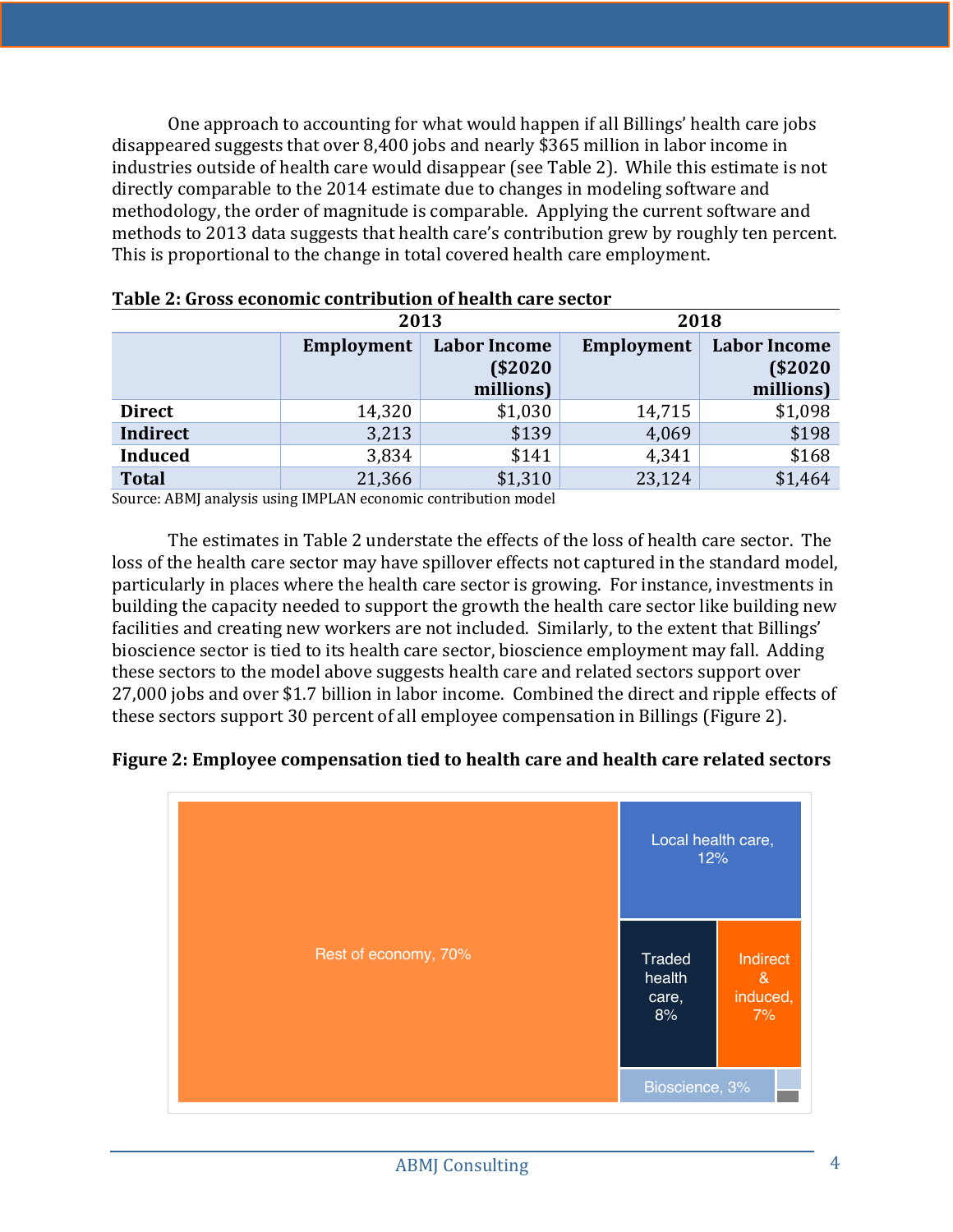The estimates in Table 2 and Figure 3 represents the lower-bound of the health care industry's contribution for several reasons. First, we have not included the loss of money, time, and effort associated with travel for care. If people actually left Billings for care, then the estimated impacts would be larger. Second, if people moved away from Billings because it lacked health care, the impacts on Billings' economy would be much larger.

### **3. Efficiency**

The primary way health care contributes to Billings' economy is not by creating jobs or income. The primary contribution of Billings' health care sector is health. People care about health care because it is a means of achieving health, and health is really valuable. If Billings' residents could be healthy without health care, they would happily spend their health care dollars elsewhere.

In particular, people want access to an efficient health care system. Much of the money that flows into a local health care system comes from local households. As such, people want access to a health care sector that offers good outcomes at a relatively low cost. The 2014 report argued that Billings' health care system is relatively efficient offering average or above average outcomes at below average cost. This pattern remains true. All of the data examined in this report are similar to 2014.

Population health in Billings remains solid. While succinctly summarizing population health is difficult. Billings performs well on several key indicators. Figure 1 shows demographically-adjusted life-expectancy at age 40 in Billings relative to the U.S. by gender and income. With the exception of low-income females, life expectancy at age 40 in Billings' exceeds the US level. Similarly, the share of people in Billings who report that are good to excellent health exceeds the US level, 86 percent versus 82 percent. Overall, using a health outcomes index developed by County Health Rankings, Billings ranks in the top third of all counties.

Turning from health outcomes to health care, the available data on care quality also suggests that Billings' health care sector performs well. Billings ranks in the top 20 percent of counties in the rate of preventable hospitalizations, and Billings' hospitals score well on Medicare.gov's Hospital Compare tool.

Finally, the cost of health care in Billings remains at or below the national average. Medicare spends almost  $$1,800$  less per beneficiary in Billings than the national average. Data on spending outside Medicare is harder to come by, but the data available suggests that spending in Billings is close to or perhaps below average.

Thus, Billings residents continue to enjoy an efficient health care sector. They enjoy better than average outcomes at average or below average cost.